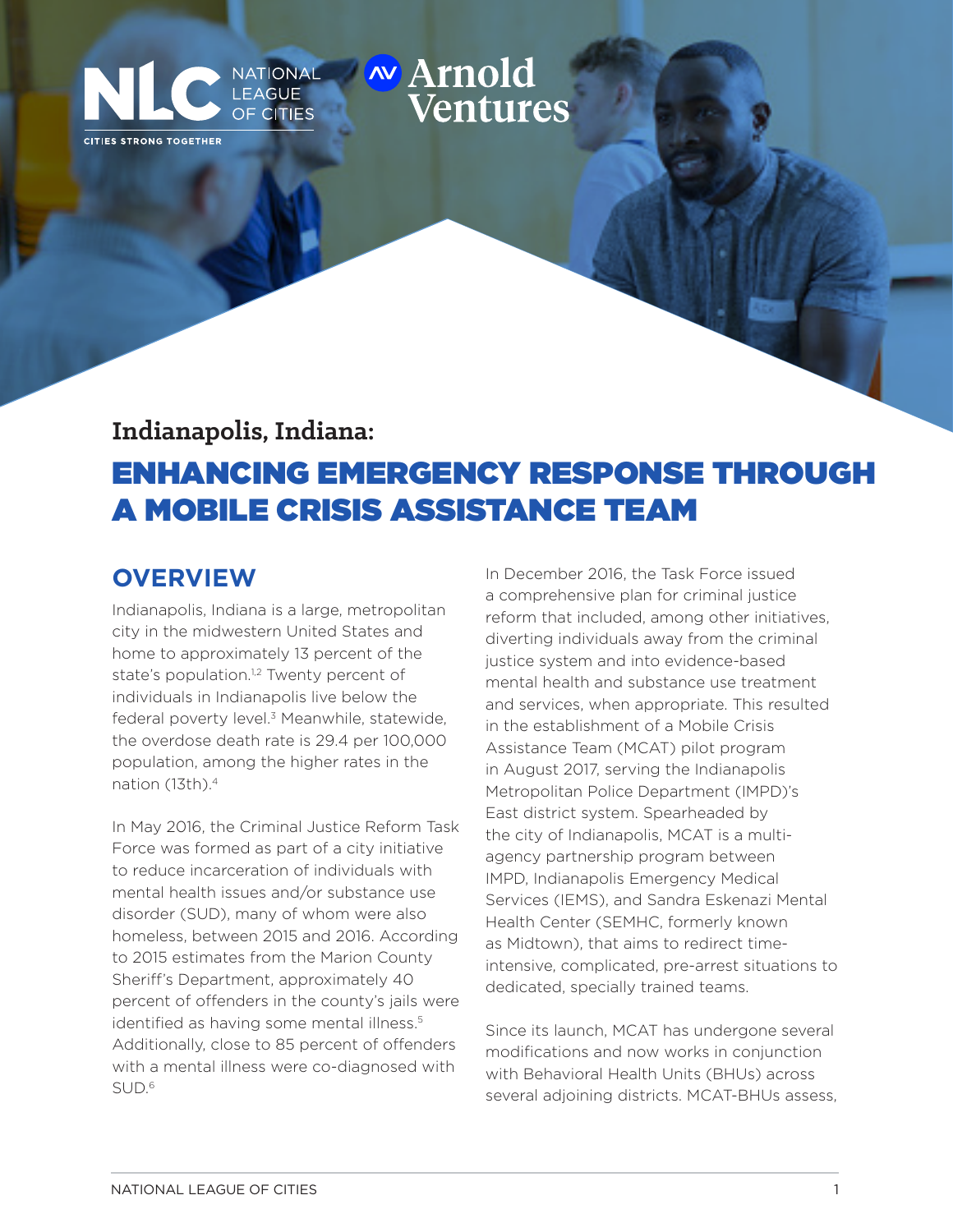triage, and link individuals to mental health and community-based support resources alternatives to immediate detention or emergency department utilization.

Indianapolis has developed a number of innovative programs that target the challenges of SUD, homelessness, and mental health issues. This case study will focus on MCAT-BHU and present key takeaways for other cities considering similar cross-systems approaches.

## **PROGRAM DESCRIPTION**

#### **Mobile Crisis Assistance Team**

The MCAT pilot program was developed in response to the high prevalence of incarcerated individuals with mental illness and SUD in the city which resulted in overcrowding in jails. Four MCAT units were formed for the pilot program, each consisting of a specially trained IMPD officer, an IEMS paramedic, and a crisis specialist from SEMHC. The East district, which spans roughly 50 miles, was selected for the pilot program due to its high Social Disorder Index ranking and the high rates of 911 calls associated with mental illness and ambulance runs for medical emergencies.7

Prior to the launch of the program, MCAT units completed approximately 320 hours of training, reviewing topics such as mental health, use of force and de-escalation, and legal implications of interagency collaboration. Working in 12-hour shifts, the four units provide 24/7 availability and respond to the scene of a crisis either through self-dispatch upon hearing of a relevant crisis via IMPD or IEMS dispatch radio, or at the request of other first responders. Generally, the MCAT officer

ensures security at the scene of the crisis, the crisis specialist facilitates mental health assessments and treatment linkage, and the paramedic performs assessments related to substance use, checks vital signs, and addresses various medical issues.

While much of the current program has remained the same since 2017, the MCAT has undergone several modifications to increase efficiency and prevent redundancies. As a result of usage data, the program has reformed how the units respond to crises, tailored the types of calls the units respond to, and modified service hours to better meet the needs of the community. Data also suggested that the skills of the IEMS paramedics were underutilized. As a result, IEMS downscaled its partnership with IMPD and SEMHC; while IEMS paramedics are no longer included as part of the MCAT, IEMS continues to respond to MCAT calls when necessary.

Currently, there are MCAT units working in conjunction with BHUs across five out of the six police districts: North and Downtown, East and Southeast, and Northwest. Uniformed patrol officers maintain their role as first responders, but both BHU and MCAT are available to respond to calls as second responders, when needed. The responding BHU/MCAT team can release uniformed officers from the scene and take over to determine the best option for the citizens involved including service referrals and followups. Individuals in crisis have access to a wide-reaching network of criminal justice and community service providers in Indianapolis, including the Reuben Engagement Center, a 30-bed facility providing services for Indianapolis' chronically homeless population.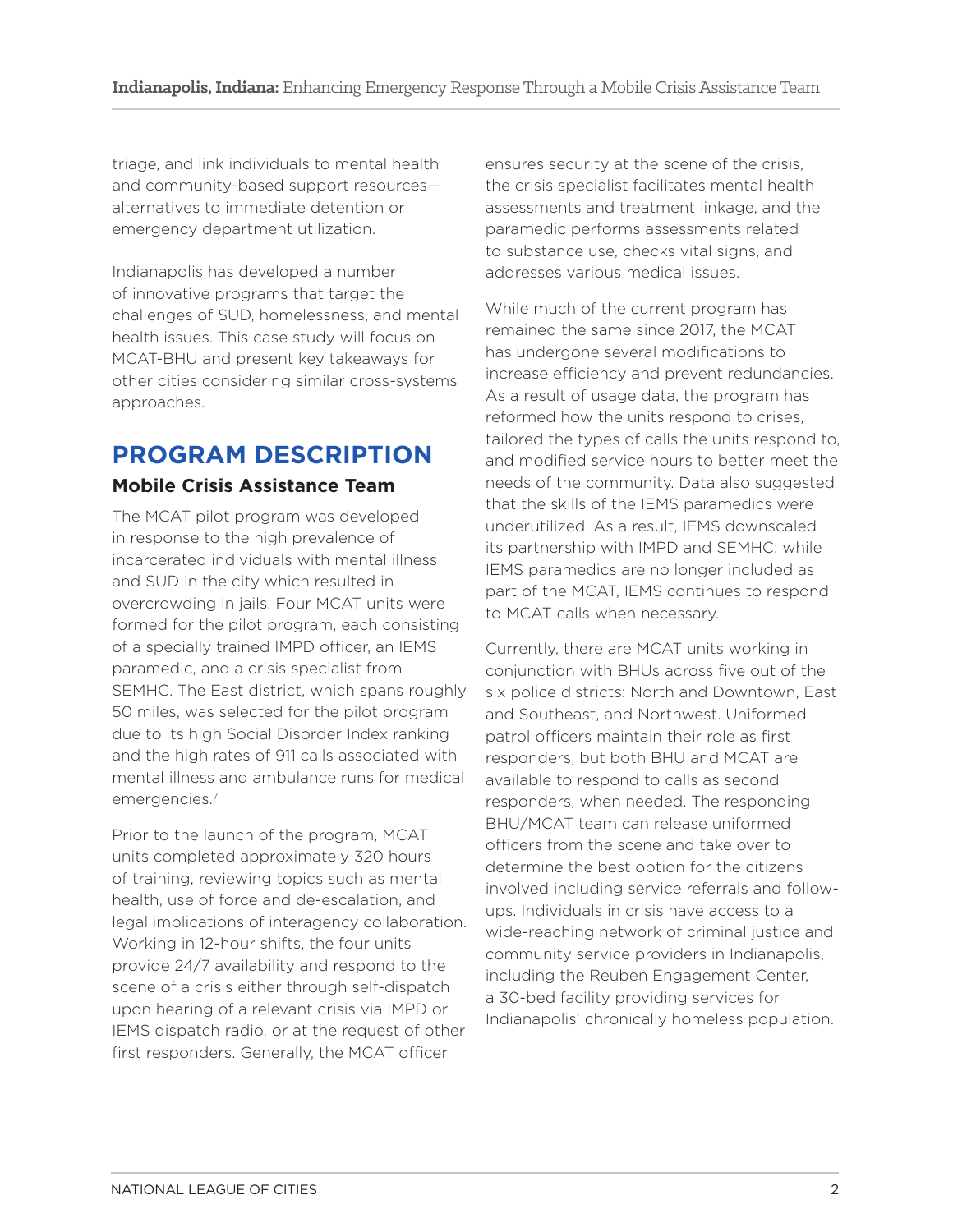#### **RESULTS**

By the end of the pilot program in December 9, 2017, MCAT responded to a total of 566 calls occurring among 488 individuals and conducted approximately 4.4 runs per day with a range of 1 to 11 responses per day.<sup>8</sup> While a large majority of these individuals received only one MCAT response, 11 percent were categorized as "super-utilizers," meaning that they received two or more MCAT responses for unrelated crises.9

MCAT units self-dispatched in about 63 percent of runs, while the rest were primarily in response to specific requests from IMPD.10 Mental health concerns were the most common primary reason for response at 59 percent, and was the only crisis type in 37 percent of responses.<sup>11</sup> The second and third most common emergencies to which MCAT responded were overdose or SUD- related crises and self-harm-related crises (35 percent and 34 percent, respectively).<sup>12</sup>

Further, data suggests that 56 percent of all responses resulted in transporting individuals to a hospital following an MCAT encounter, with 33 percent transported to SEMHC.<sup>13</sup> Seven percent of responses resulted in an arrest, of which 74 percent were initiated by an IMPD office already on the scene, rather than an MCAT officer.<sup>14</sup> Throughout the duration of the pilot program, less than two percent of arrests (nine encounters) were directly initiated by MCAT officers.<sup>15</sup>

In February 2019, city officials announced a year-long study to evaluate the effectiveness of MCAT-BHUs in meeting its goals.16 The study will come from the Indiana University Center for Health and Justice Research (CHJF). Researchers will evaluate a number of metrics, including MCAT-BHU's effect on the use of emergency medical services, arrest rates, treatment engagement, response times, and hospitalization to better modify the program's approach.

#### **FINANCING AND SUSTAINABILITY**

The Substance Abuse and Mental Health Services Administration (SAMHSA) allocated \$10.9 million in funding, authorized by the 21st Century Cures Act, to support initiatives that address Indiana's opioid epidemic, including the MCAT pilot program.<sup>17</sup> In addition to funding from SAMHSA, Indiana designated funding from its existing Mental Health and Addiction Forensic Treatment Fund to help establish MCAT.<sup>18</sup> The majority of the program's existing funding comes from the budgets of IMPD and SEMHC. However, program leaders are continuously working to identify additional funding opportunities between the IMPD, SEMHC and additional criminal justice partners.

In May 2019, SEMHC received a \$1.3 million grant to expand the scope of services available to MCAT-BHUs to resolve both crisis and ongoing mental health/SUD related needs in all six IMPD districts. This includes adding care coordinators to focus on treatment continuity and peer recovery coaches to improve outcomes for individuals with SUD.19 The funding comes from the State of Indiana Division of Mental Health and Addiction and allows for an expansion of existing program hours.

### **ROLE OF CITY LEADERSHIP**

Each of the agencies involved identified a coordinator within its leadership to design and implement the MCAT pilot program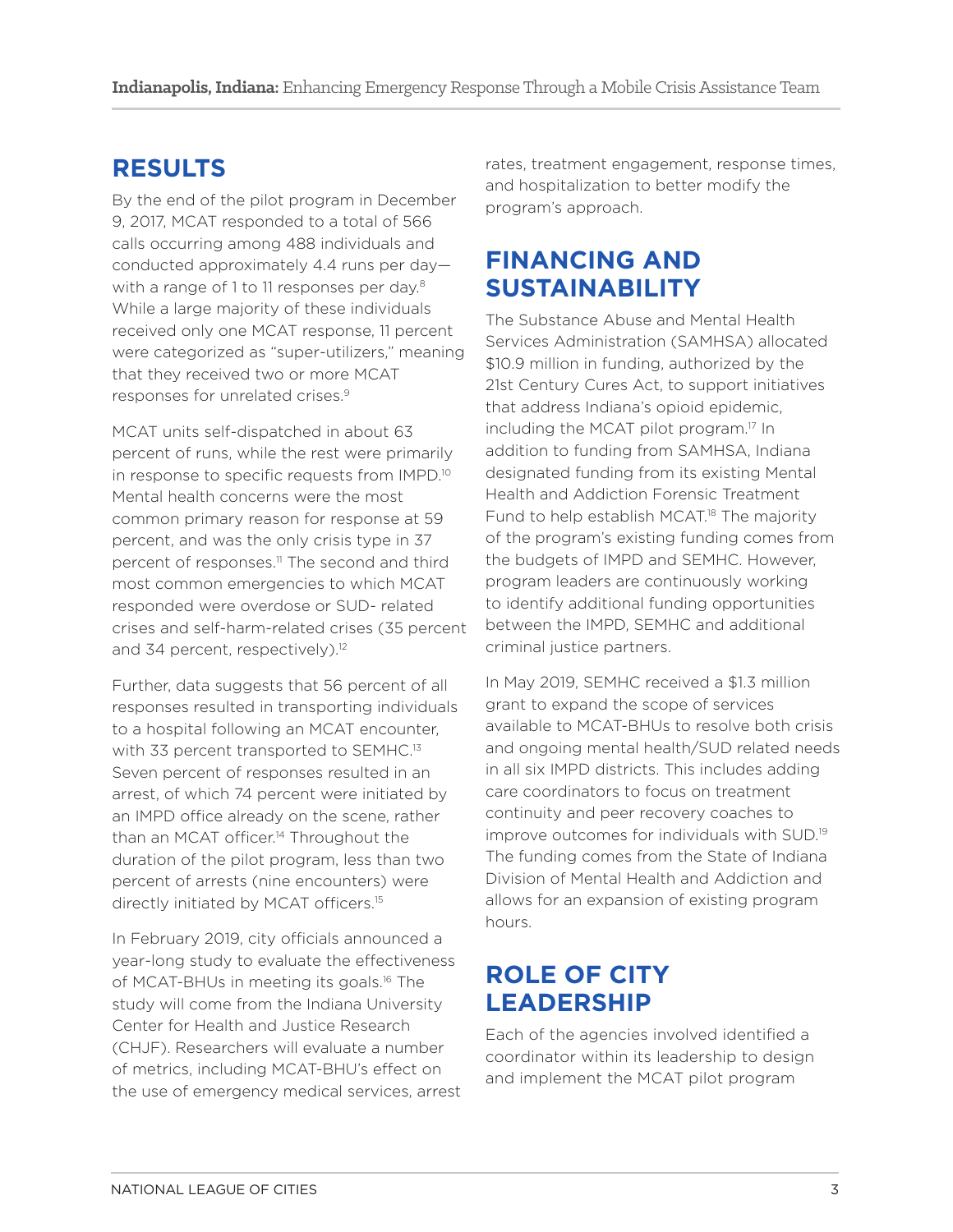in unison. In addition to designing and implementing training and identifying unit members in their respective agencies, the official coordinators were tasked with making procedural and logistic decisions with support from the Indianapolis Office of Public Health and Safety (OPHS). Additionally, in preparation for the launch of MCAT, a business associate agreement between the Health and Hospital Corporation of Marion County, of which IEMS and SEMHC are part, and IMPD was created to protect personal health information of those with whom the MCAT teams come into contact.<sup>20</sup>

#### **LESSONS LEARNED Responding to Challenges**

An evaluation of the pilot program identified several challenges in the implementation of MCAT.

Inconsistent procedures. With a lack of clarification of on-the-scene procedures, unit members were often left frustrated and confused, resulting in variation in response efforts among the units.<sup>21</sup> Additionally, the evaluation of the MCAT pilot notes challenges in establishing both internal and external communication. MCAT leadership shared that there were difficulties not only in establishing communication protocols and coordinating resources among the agencies, but with relaying MCAT goals to external actors in the community, such as health care providers outside of MCAT and other first responders.<sup>22</sup>

Data collection. Data collection and sharing are often difficult in these emergency response scenarios. MCAT continues to evaluate the data it collects to develop better metrics to measure success. It is also working towards more effective data sharing procedures.

Community expectations. Balancing the expectations of community members, criminal justice agencies and the medical community can be challenging. MCAT works to keep an open line of communication among all involved partners and continuously evaluates and evolves its programing. This includes providing education to combat the stigma associated with homelessness, mental health and SUD. Interviewees report the community has been receptive to these educational efforts and supportive of the MCAT-BHU initiative.

Accessibility. There is a national shortage of behavioral healthcare workers as well as social supports for individuals with behavioral healthcare needs.<sup>23</sup> This shortage is expected to grow over the coming decade.<sup>24</sup> Indianapolis, like many of the other cities profiled in this project, faced behavioral healthcare resource shortages when implemented MCAT-BHU including limited availability and accessibility to local outpatient mental health and SUD treatment services for the populations served by MCAT.<sup>25</sup> In response, the city is currently investing in the construction of a healthcare center on its new criminal justice campus. The center will be a location to connect individuals to needed services and will provide a physical space where individuals may wait while being connected with services or alternatively, can be placed in temporary beds for more challenging placements. City leaders hope this will provide first responders with additional resources when assisting citizens experiencing mental illness, SUD, or homelessness.

#### **Key Takeaways for Cities**

For other cities considering similar crosssystems approaches to SUD, homelessness, and mental health issues, there are several key lessons that can be learned from Indianapolis' MCAT program: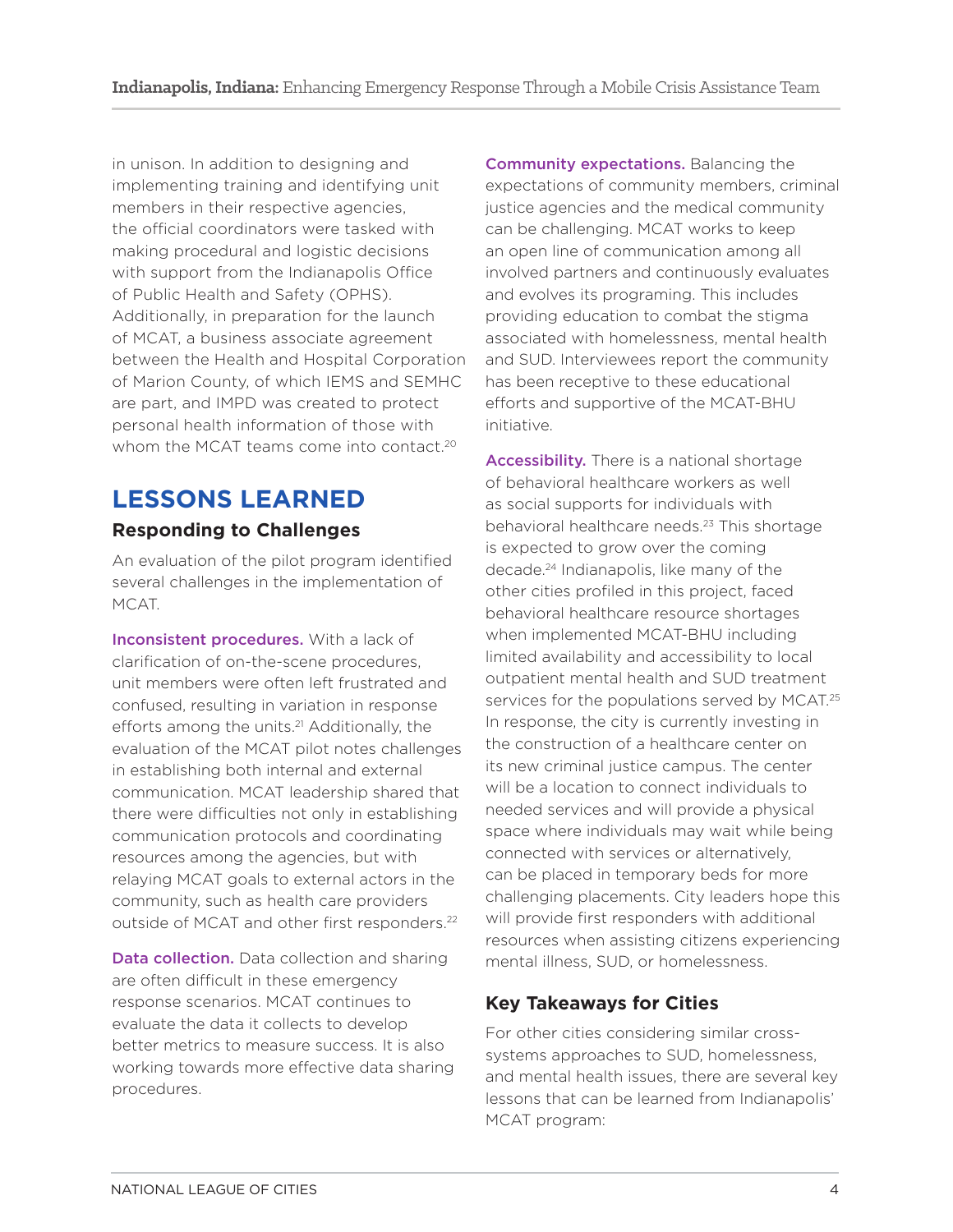Initiate cross-systems collaboration and engage city leaders early: MCAT benefited from the years of collaboration between IMPD, IEMS, and SEMHC leadership which provided a platform for resource negotiating and agency accountability in the program's infancy stage. In addition, strong support towards program implementation from city officials and key stakeholders, both public and private, helped to open avenues for future partnerships.

Share information between agencies to help create tailored responses: Access to the combination of patient information from the different agencies, within the bounds of regulations and legal mandates, helped BHUs better locate, serve, and follow-up with specific individuals in and after the moment of crisis. Additionally, this triangulation of information helped the units identify the patterns and needs of "super-utilizers" of local justice system and emergency services.

Invest in team building and training: Initial MCAT training enabled unit members to build relationships, adopt useful skills from one another, and become familiar with the language, philosophies, and procedures of the other agencies.26 Another important element of the initial implementation of the program was the ability of the units to select their teams. Allowing units to select their teams gives them more control over who they will share office space with and ride together for many hours of the shift. MCAT is unlike other assignments in law enforcement and/ or a clinical settings where the employees work closely together, but also have time apart from the team. The team effort can keep unit members together and dependent upon one another for significantly longer traditional assignment. Thus, it becomes even more important for partners to enjoy working together and, more importantly, communicate and trust one another.

Persistence. Developing an emergency response and crisis stabilization effort to better serve vulnerable populations is not something that happens overnight. Cities must continue to evaluate and adjust the programs to identify what provides the greatest value for each individual community based upon its needs and available resources.

Unless otherwise noted, all information is based on an interview with the Indianapolis Metropolitan Police Department.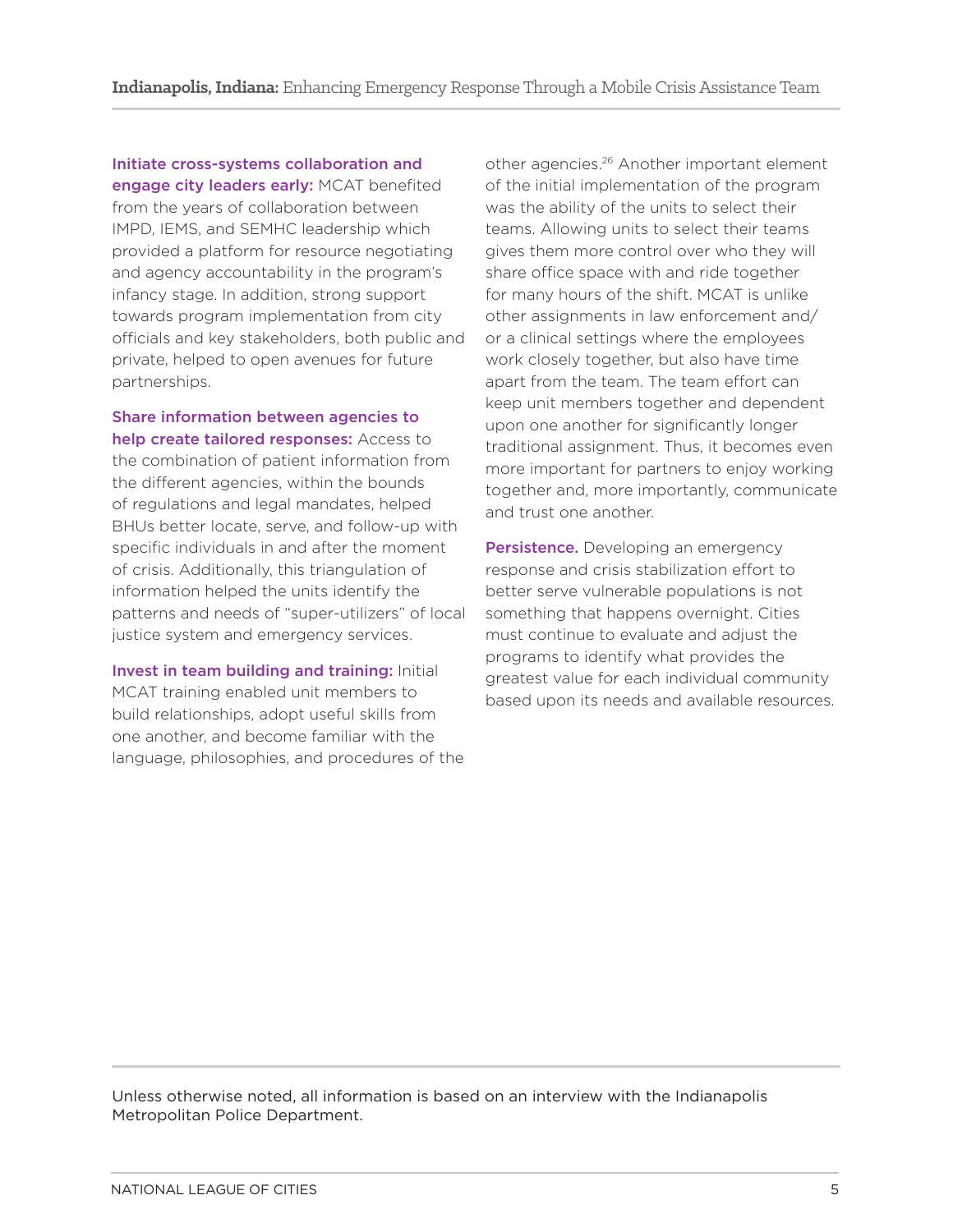# ENDNOTES

- 1 United States Census Bureau. "2013-2017 American Community Survey 5-Year Estimates. ACS Demographic and Housing Estimates: Sonoma County, CA; Fort Collins, CO; Huntington, WV; Indianapolis, IN; Manchester, NH; Philadelphia, PA; Raleigh, NC; Rapid City, SD; San Antonio, TX; Wichita, KS." https:// factfinder.census.gov/bkmk/table/1.0/en/ACS/17\_5YR/ DP05/0500000US06097|312M300US22660082742 5|312M300US265805439460|312M300US26900183 6003|312M300US317003345140|312M300US37980 4260000|312M300US395803755000|312M300US3 96604652980|312M300US417004865000|312M300 US486202079000.
- 2 United States Census Bureau. "2013-2017 American Community Survey 5-Year Estimates. ACS Demographic and Housing Estimates: California, Colorado, Indiana, Kansas, New Hampshire, North Carolina, Pennsylvania, South Dakota, Texas, West Virginia." https://factfinder.census.gov/bkmk/table/1.0/ en/ACS/17\_5YR/DP05/0400000US06|0400000US0 8|0400000US18|0400000US20|0400000US33|040 0000US37|0400000US42|0400000US46|0400000 US48|0400000US54.
- 3 United States Census Bureau. "2013-2017 American Community Survey 5-Year Estimates. ACS Demographic and Housing Estimates: California, Colorado, Indiana, Kansas, New Hampshire, North Carolina, Pennsylvania, South Dakota, Texas, West Virginia." https://factfinder.census.gov/bkmk/table/1.0/ en/ACS/17\_5YR/DP05/0400000US06|0400000US0 8|0400000US18|0400000US20|0400000US33|040 0000US37|0400000US42|0400000US46|0400000 US48|0400000US54.
- 4 National Center for Health Statistics. "Drug Overdose Mortality by State." (2019). https://www.cdc.gov/nchs/ pressroom/sosmap/drug\_poisoning\_mortality/drug\_ poisoning.htm.
- 5 United Way of Central Indiana. "Behavioral Health Court Impacts on Mental Health in the Marion County Criminal Justice System. (March 2017). http://ppidb. iu.edu/Uploads/ProjectFiles/MentalHealthBrief\_ Final\_040617.pdf
- 6 United Way of Central Indiana. "Behavioral Health Court Impacts on Mental Health in the Marion County Criminal Justice System. (March 2017). http://ppidb. iu.edu/Uploads/ProjectFiles/MentalHealthBrief\_ Final\_040617.pdf
- 7 Indiana University Public Policy Institute. "Evaluation of the Indianapolis Mobile Crisis Assistance Team: A Report to the Indianapolis Office of Public Health and Safety and the Fairbanks Foundation." (March 2018). http://ppidb.iu.edu/Uploads/PublicationFiles/ MCAT%20Pilot%20Evaluation%20Final%20Report.pdf
- 8 Indiana University Public Policy Institute. "Evaluation of the Indianapolis Mobile Crisis Assistance Team: A Report to the Indianapolis Office of Public Health and Safety and the Fairbanks Foundation." (March 2018). http://ppidb.iu.edu/Uploads/PublicationFiles/ MCAT%20Pilot%20Evaluation%20Final%20Report.pdf
- 9 Indiana University Public Policy Institute. "Evaluation of the Indianapolis Mobile Crisis Assistance Team: A Report to the Indianapolis Office of Public Health and Safety and the Fairbanks Foundation." (March 2018). http://ppidb.iu.edu/Uploads/PublicationFiles/ MCAT%20Pilot%20Evaluation%20Final%20Report.pdf
- 10 Indiana University Public Policy Institute. "Evaluation of the Indianapolis Mobile Crisis Assistance Team: A Report to the Indianapolis Office of Public Health and Safety and the Fairbanks Foundation." (March 2018). http://ppidb.iu.edu/Uploads/PublicationFiles/ MCAT%20Pilot%20Evaluation%20Final%20Report.pdf
- 11 Indiana University Public Policy Institute. "Evaluation of the Indianapolis Mobile Crisis Assistance Team: A Report to the Indianapolis Office of Public Health and Safety and the Fairbanks Foundation." (March 2018). http://ppidb.iu.edu/Uploads/PublicationFiles/ MCAT%20Pilot%20Evaluation%20Final%20Report.pdf
- 12 Indiana University Public Policy Institute. "Evaluation of the Indianapolis Mobile Crisis Assistance Team: A Report to the Indianapolis Office of Public Health and Safety and the Fairbanks Foundation." (March 2018). http://ppidb.iu.edu/Uploads/PublicationFiles/ MCAT%20Pilot%20Evaluation%20Final%20Report.pdf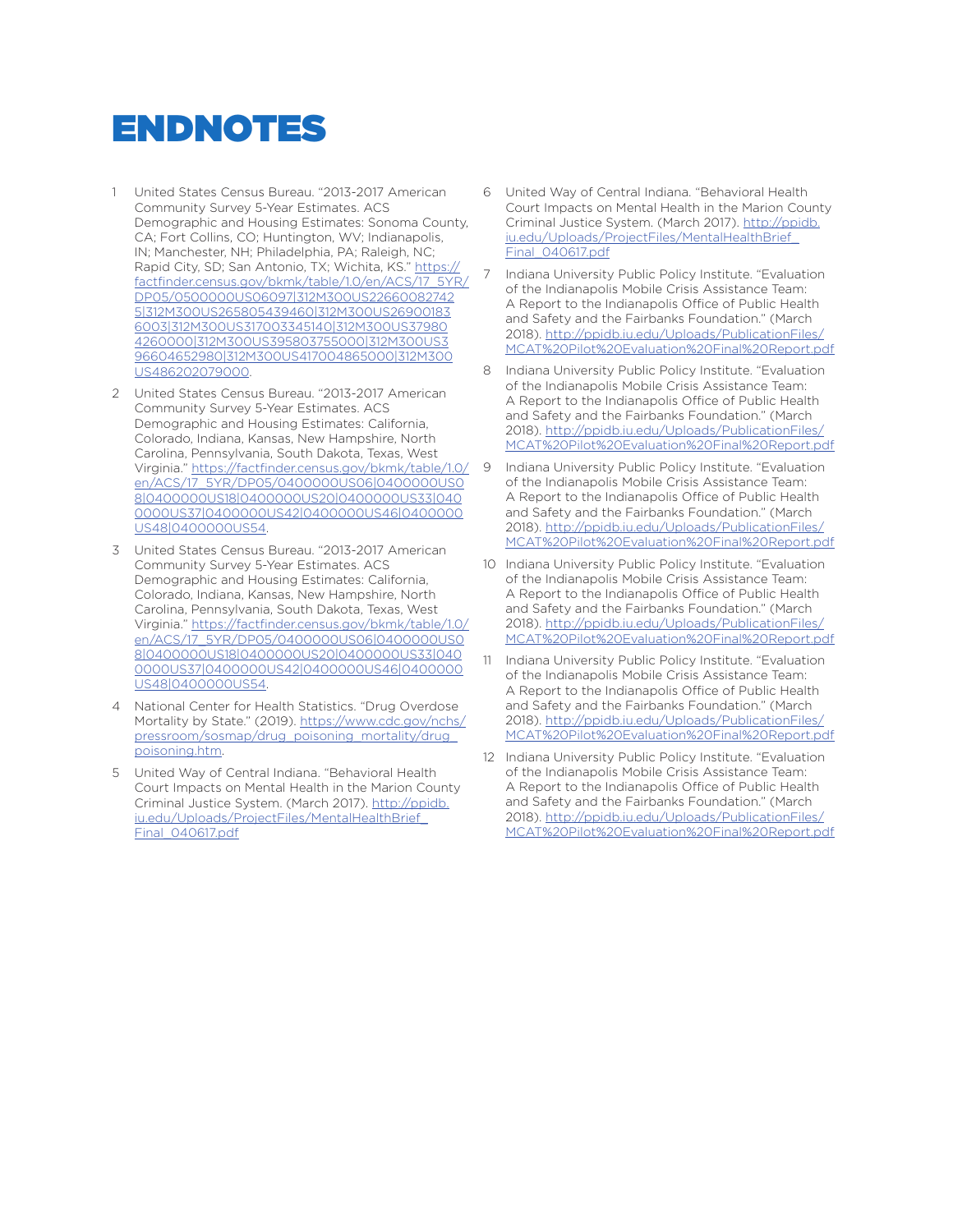- 13 Indiana University Public Policy Institute. "Evaluation of the Indianapolis Mobile Crisis Assistance Team: A Report to the Indianapolis Office of Public Health and Safety and the Fairbanks Foundation." (March 2018). http://ppidb.iu.edu/Uploads/PublicationFiles/ MCAT%20Pilot%20Evaluation%20Final%20Report.pdf
- 14 Indiana University Public Policy Institute. "Evaluation of the Indianapolis Mobile Crisis Assistance Team: A Report to the Indianapolis Office of Public Health and Safety and the Fairbanks Foundation." (March 2018). http://ppidb.iu.edu/Uploads/PublicationFiles/ MCAT%20Pilot%20Evaluation%20Final%20Report.pdf
- 15 Indiana University Public Policy Institute. "Evaluation of the Indianapolis Mobile Crisis Assistance Team: A Report to the Indianapolis Office of Public Health and Safety and the Fairbanks Foundation." (March 2018). http://ppidb.iu.edu/Uploads/PublicationFiles/ MCAT%20Pilot%20Evaluation%20Final%20Report.pdf
- 16 Daudelin D. "Researchers to Conduct Year-Long Study on Indy's Crisis Response Program. WFYI Indianapolis. (February 2019). https://www.wfyi.org/news/articles/ researchers-to-conduct-year-long-study-of-indyscrisis-response-program
- 17 Indiana Family & Social Services Administration. Letter of Intent to Indiana Department of Administration. (June 21, 2017). https://www.in.gov/recovery/files/ LOI\_Mobile%20Crisis%20Teams.pdf
- 18 Indiana Family & Social Services Administration. Letter of Intent to Indiana Department of Administration. (June 21, 2017). https://www.in.gov/recovery/files/ LOI\_Mobile%20Crisis%20Teams.pdf
- 19 Parker R. "Eskenazi Receives Grant to Expand Assistance Program." Inside Indiana Business. (May 2019). http://www.insideindianabusiness.com/ story/40557349/eskenazi-health-receives-grant-toexpand-assistance-program
- 20 Indiana University Public Policy Institute. "Evaluation of the Indianapolis Mobile Crisis Assistance Team: A Report to the Indianapolis Office of Public Health and Safety and the Fairbanks Foundation." (March 2018). http://ppidb.iu.edu/Uploads/PublicationFiles/ MCAT%20Pilot%20Evaluation%20Final%20Report.pdf
- 21 Indiana University Public Policy Institute. "Evaluation of the Indianapolis Mobile Crisis Assistance Team: A Report to the Indianapolis Office of Public Health and Safety and the Fairbanks Foundation." (March 2018). http://ppidb.iu.edu/Uploads/PublicationFiles/ MCAT%20Pilot%20Evaluation%20Final%20Report.pdf
- 22 Indiana University Public Policy Institute. "Evaluation of the Indianapolis Mobile Crisis Assistance Team: A Report to the Indianapolis Office of Public Health and Safety and the Fairbanks Foundation." (March 2018). http://ppidb.iu.edu/Uploads/PublicationFiles/ MCAT%20Pilot%20Evaluation%20Final%20Report.pdf
- 23 Health Resources and Services Administration/ National Center for Health Workforce Analysis; Substance Abuse and Mental Health Services Administration/Office of Policy, Planning, and Innovation. "National projections of supply and demand for selected behavioral health practitioners: 2013–2025." (November 2016). Rockville, MD: HRSA. https://bhw.hrsa.gov/sites/default/files/bhw/healthworkforceanalysis/research/projections/behavioralhealth2013-2025.pdf.
- 24 Health Resources and Services Administration/ National Center for Health Workforce Analysis; Substance Abuse and Mental Health Services Administration/Office of Policy, Planning, and Innovation. "National projections of supply and demand for selected behavioral health practitioners: 2013–2025." (November 2016). Rockville, MD: HRSA. https://bhw.hrsa.gov/sites/default/files/bhw/healthworkforceanalysis/research/projections/behavioralhealth2013-2025.pdf.
- 25 Indiana University Public Policy Institute. "Evaluation of the Indianapolis Mobile Crisis Assistance Team: A Report to the Indianapolis Office of Public Health and Safety and the Fairbanks Foundation." (March 2018). http://ppidb.iu.edu/Uploads/PublicationFiles/ MCAT%20Pilot%20Evaluation%20Final%20Report.pdf
- 26 Indiana University Public Policy Institute. "Evaluation of the Indianapolis Mobile Crisis Assistance Team: A Report to the Indianapolis Office of Public Health and Safety and the Fairbanks Foundation." (March 2018). http://ppidb.iu.edu/Uploads/PublicationFiles/ MCAT%20Pilot%20Evaluation%20Final%20Report.pdf